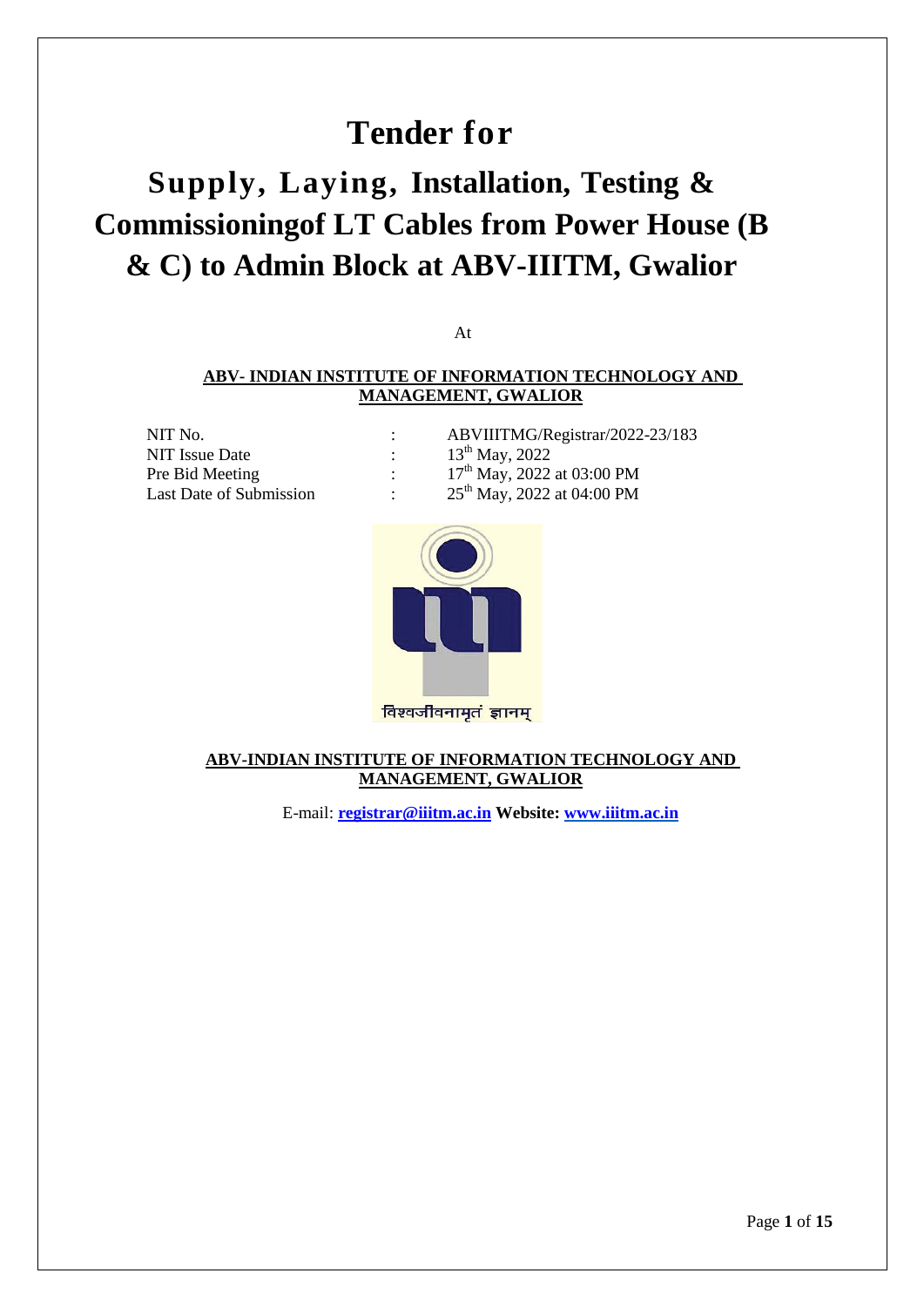| S. No. | <b>Particular</b>                             | <b>Remarks</b>                                                                                                                                      |  |  |  |
|--------|-----------------------------------------------|-----------------------------------------------------------------------------------------------------------------------------------------------------|--|--|--|
| 01     | Name of work                                  | Supply, laying, Installation, Testing $&$ Commissioning of<br>LTCables from Power House ( $B \& C$ ) to Admin Block at<br><b>ABV-IIITM Gwalior,</b> |  |  |  |
| 02     | Tender No.                                    | ABV-IIITM/Registrar/2022-23/                                                                                                                        |  |  |  |
| 03     | Stipulated time for completion of<br>work     | 45 days                                                                                                                                             |  |  |  |
| 04     | <b>Estimated Cost</b>                         | Rs. 15,00,000.00                                                                                                                                    |  |  |  |
| 05     | Tender Fees                                   | Rs. 5000.00 (Non-refundable)                                                                                                                        |  |  |  |
| 06     | Earnest money deposit                         | Rs. 75,000.00                                                                                                                                       |  |  |  |
| 07     | Tender documents                              | Download from following Institute website-<br>www.iiitm.ac.in                                                                                       |  |  |  |
| 08     | Pre-bid meeting                               | 17-05-2022 at 03:00 PM at Meeting Hall,<br>Block B-106, ABV-IIITM, Gwalior.                                                                         |  |  |  |
| 09     | Last date and time of submission<br>of tender | 25-05-2022 at 04:00 PM                                                                                                                              |  |  |  |
| 10     | Date $&$ time of tender opening               | 25-05-2022 at 04:30 PM                                                                                                                              |  |  |  |

For and on behalf of Director, ABV-IIITM, Gwalior, Tenders are invited for Supply, Laving, Installation, Testing & Commissioningof LT Cables from Power House (B & C) to Admin Block at ABV-IIITM, Gwalior. You are requested to quote your best offer along with the complete details of specifications, terms & conditions.

(Refer Details as per Annexure–I)

### **Quotation should be sealed and superscripted with tender number and addressed to:**

### **Registrar**

### **ABV- Indian Institute of Information Technology &**

### **Management Morena Link Road, Gwalior Madhya**

### **Pradesh**

The sealed quotations should reach the Institute, **latest by 25th May, 2022 at 04:00 PM and it will be opened on 25th May 2022 at 04:30 PM in the B-106, Academic Block, ABV- IIITM, Gwalior** in the presence of the bidder(s) or their authorized representative(s), who will have to be present at the scheduled date and time.

### **Terms & Conditions**

**1. Preparation and Submission of Tender:** The tender should be submitted in two parts i.e. Technical Bid and Financial Bid. The Technical Bid and the Financial Bid should be sealed by the bidder in two separate covers "Technical Bid for tender for Supply, Laying, Installation, Testing  $\&$ Commissioningof LT Cables from Power House (B & C) to Admin Block and "Financial Bid for tender for Supply,  $Laying$ , Installation, Testing & Commissioning of LT Cables from Power House (B & C) to Admin Block ". Both Sealed Envelopes should be kept in a main/ bigger envelope super-scribed as **"Tender for Supply, L a y i n g , Installation, Testing & Commissioningof LT**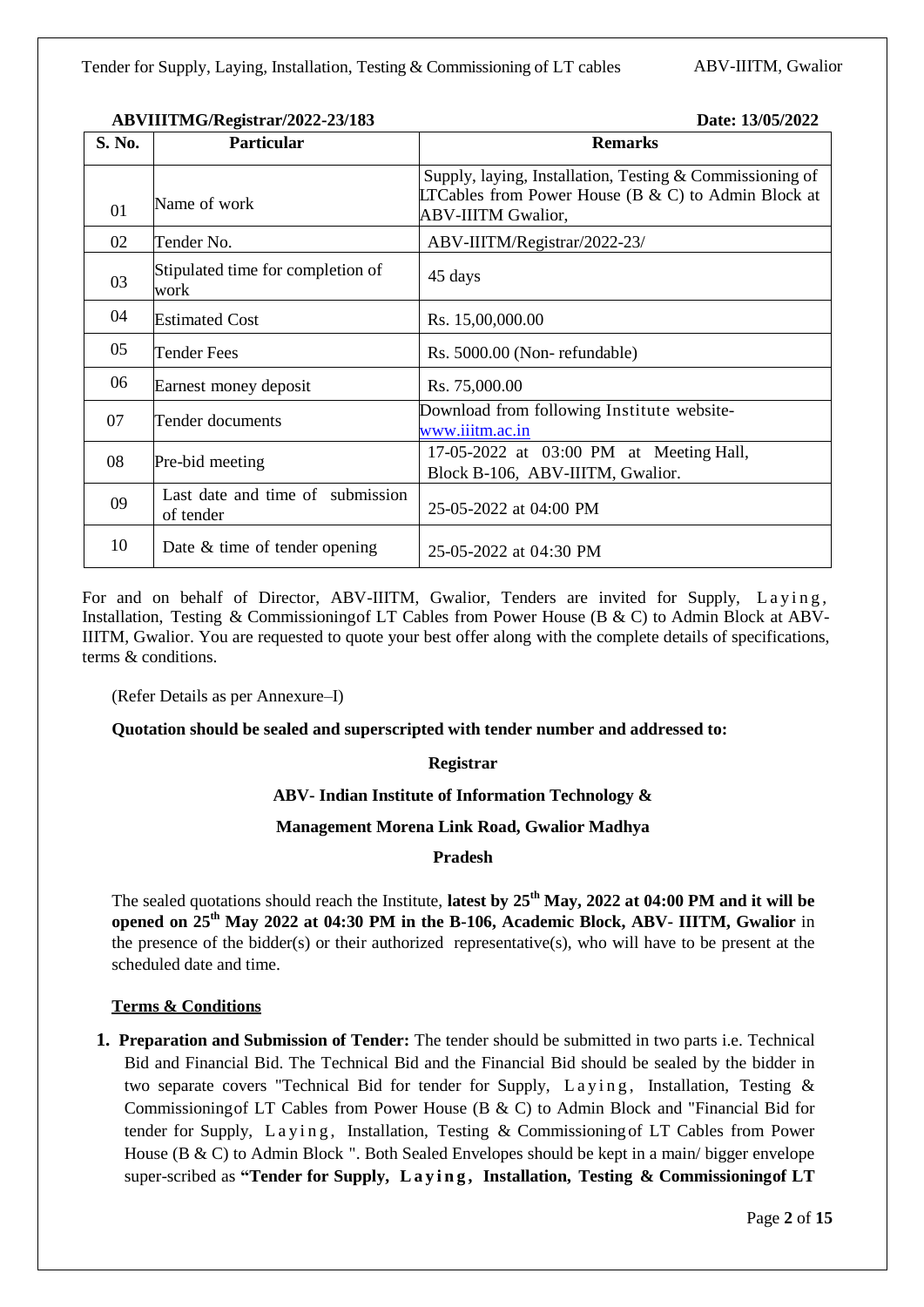# **Cables from Power House (B & C) to Admin Block".**

- **2.Earnest Money Deposit**: The bidder shall be required to submit the Earnest Money Deposit (EMD) for an amount **of Rs. 75,000/- (Rupees Seventy Five Thousand Only)** by way of demand draft only. The demand draft shall be drawn in favour of "**Director, ABV-IIITM, Gwalior**". The demand draft for earnest money deposit must be enclosed in the envelope containing the technical bid. The EMD of the successful bidder shall be returned after the successful submission of Bank Guarantee/ Security Deposit and for unsuccessful bidder(s) it would be returned after award of the contract. Bid(s) received without demand draft of EMD will be summarily rejected.
	- a) Tenderer shall not be permitted to withdraw his offer or modify the terms and conditions thereof. In case the tenderer fail to observe and comply with stipulation made herein or backs out after quoting the rates, the aforesaid amount of earnest money will be forfeited.
	- b) The Firm who are registered with National Small Industries Corporation (NSIC) / OR Small Scale Industries (SSI) are exempted to submit the EMD (Copy of registration must be provide along with technical bid)
	- c) The EMD, in case of unsuccessful Bidders shall be retained by ABV-IIITM, Gwalior till the finalization of the tender. No interest will be payable by ABV-IIITM, Gwalior on the EMD.
- **3. Tender Fee:** Tender fee will be Non-refundable amount **of Rs. 5,000/- (Rupees Five Thousand only)** by way of demand draft only. The demand draft shall be drawn in favour of "**Director, ABV-IIITM, Gwalior**". The demand draft for tender fee must be enclosed in the envelope containing the technical bid. The bid without tender fee will be summarily rejected.

# **4. "PRE –BID Meeting" with the intending bidders shall be held on 17 th May, 2022 at 03:00 P.M. onwards at B-106, Academic Block, ABV-IIITM, Gwalior.**

- **5. Rate :** Rate should be quoted in Indian Rupees (INR) on DOOR Delivery Basis at ABV-IIITM, Gwalior, Inclusive of all the Charges, with break-ups as:
	- $\bullet$  Basic Cost.
	- Tax
	- Total Cost (F.O.R. at ABV-IIITM, Gwalior).

**The rates quoted should be indicated in words as well as in figures, as per format specified in Annexure – VII. In case of any discrepancy, rates quoted in words shall be considered as valid.**

- **6. Taxes:** Any taxes if payable extra should be clearly mentioned otherwise no taxes/charges will be paid.
- **7. Opening of Tender:** The tenderer is at liberty either himself or to authorize not more than one representative to be present at the opening of the tender. The representative attending the opening of the tender on behalf of the tenderer should bring with him a letter of authority from the tenderer and proof of identification. The late received tenders by ABV-IIITM, Gwalior will be ignored. Further, ABV-IIITM, Gwalior does not accept any liability and responsibility for the tenders in case the same are not properly sealed and marked and/or sent as above.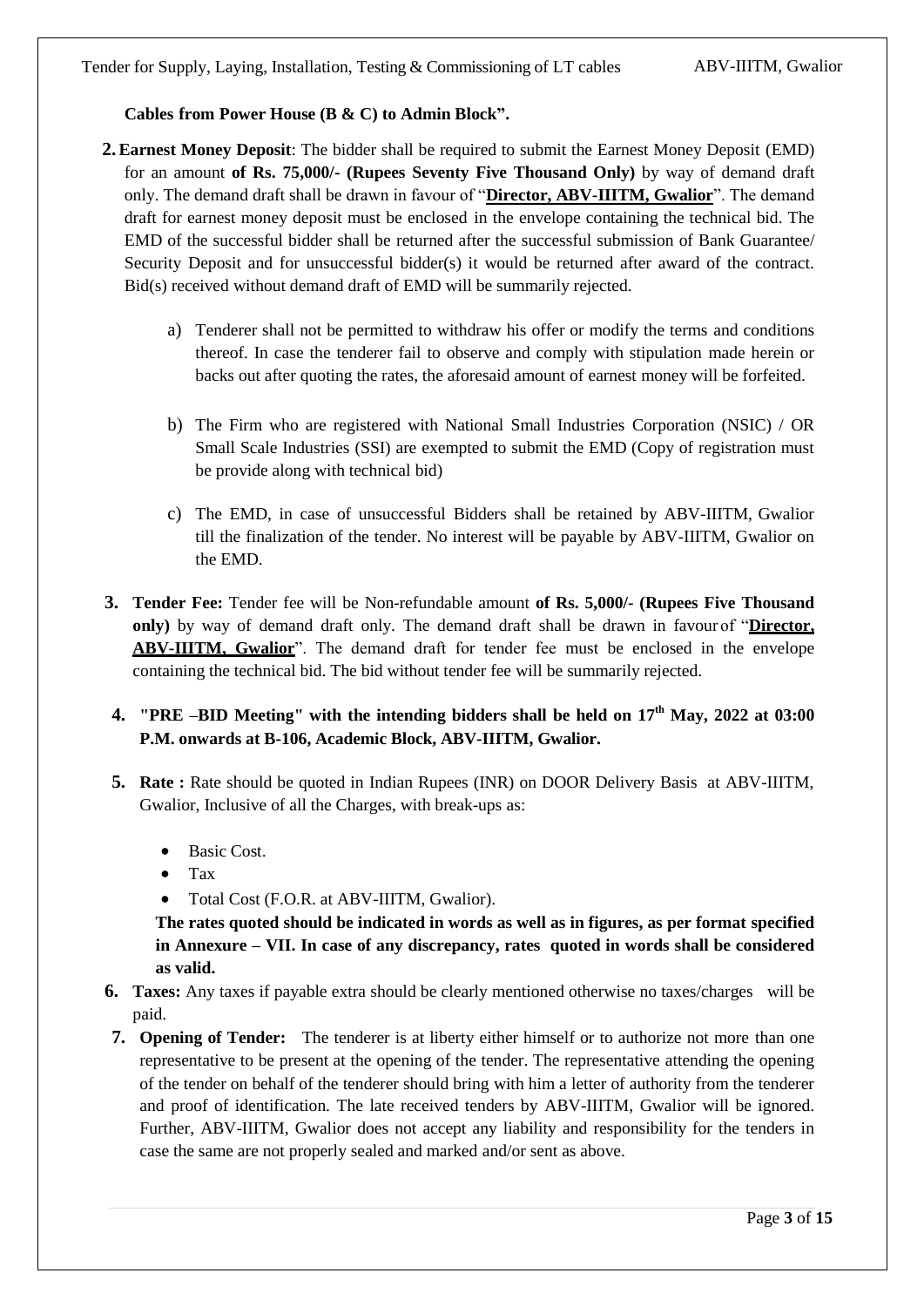- **8. Specification:** The Contractor must confirm in writing that the goods supplied & installed by them shall be as per specification of goods mentioned in Annexure–I and in case of any variation, the contract shall be liable to be cancelled immediately. The Security cum Performance Guarantee will also be forfeited.
- **9. Quality of goods:** The firm will be entirely responsible for quality of supplied goods/ materials. The supplier should replace the rejected/ damaged items within 20 days, failing which penalty will be imposed by the Institute.
- **10. Validity:** The quoted rates must be valid for a period for 90 days from the date ofclosing of the tender. The overall offer for the assignment and bidder(s) quoted price shall remain unchanged during the period of validity. If the bidder quoted the validity shorter than the required period, the same will be treated as unresponsive and it will be rejected.

In case the tenderer withdraws, modifies or change his offer during the validity period,bid is liable to be rejected and the earnest money deposit shall be forfeited without assigning any reason thereof. The tenderer should also be ready to extend the validity, if required, without changing any terms, conditions etc. of their original tender.

- **11. Warranty / Guarantee:** The items supplied should carry a warranty against any manufacturing defect for a period of twelve months from the date of installation & commissioning of goods.
- **12. Authority of person signing document:** A person signing the tender form or any documents forming part of the contract on behalf of another shall be deemed to warranty, that he has authority to bind such other and if, on enquiry, it appears that the person so, signing had no authority to do so, ABV-IIITM, Gwalior may without prejudice to other Civil and criminal remedies cancel contract and held the signatory liable for all cost and damages.
- **13. Delivery & Installation:** All the goods ordered shall be delivered & installed within 45 days from the date of issuing work order. All the aspects of safe delivery & installation shall be the exclusive responsibility of the supplier.

If the supplier fails to deliver & installation of the goods on or before the stipulated date, then a penalty at the rate of 0.5% per week of the total order value shall be levied subject to maximum of 10 % of the total order value.

- **14. Right of acceptance:** ABV-IIITM, Gwalior reserve the right to accepting the whole or any part or portion of the bid; and the bidder shall provide the same at the rates quoted. ABV-IIITM, Gwalior reserve the right to reject any or all tenders /quotations or all offers received in response to the tender or cancel or withdraw the tender notice without assigning any reason thereof and also does not bind itself to accept the lowest quotation or any tender and no claim in this regard shall be entertained.
- **15. Performance Security:** The successful tenderer will be required to furnish a Performance Security Deposit of 5% of tender amount in the form of Fixed Deposit Receipt or Bank Guarantee from any Nationalized/ Scheduled Bank duly pledged in the name of "**Director ABV-IIITM, Gwalior**". Performance Security will be discharged after completion of contractor's performance obligations under the contract.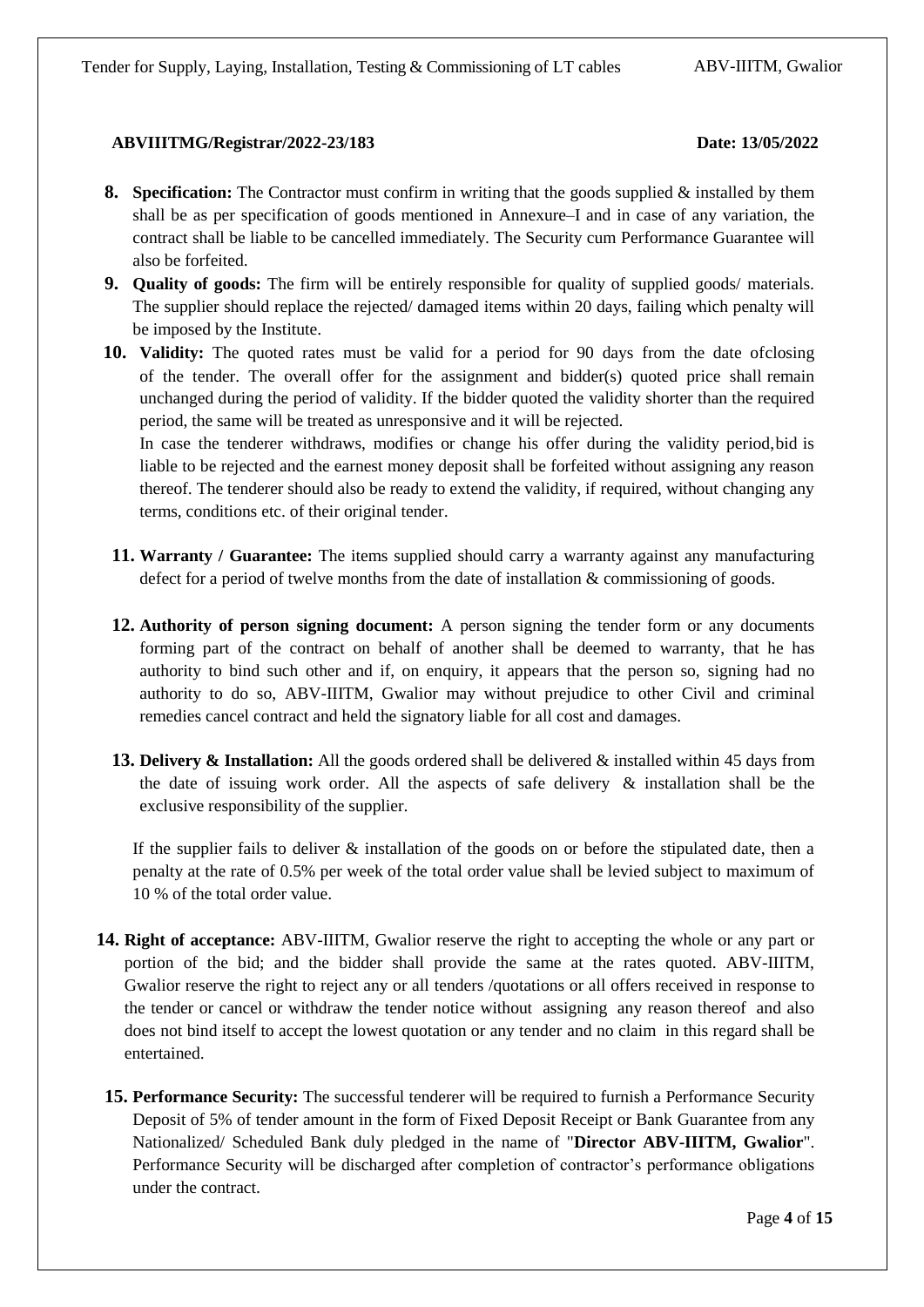The security deposit can be forfeited by order of this Institute in the event of any breach or negligence or non–observance of any condition of contract or for unsatisfactory performance or non–observance of any condition of the contract.

- **16. Arbitration:** If any difference arises concerning this agreement, its interpretation on payment to the made there-under, the same shall be settled out by mutual consultation and negotiation. If attempts for conciliation do not yield any result within a period of 45 days, either of the parties may make a request to the other party for submission of the disputefor decision by an Arbitral Tribunal containing Sole Arbitrator to be appointed by the Secretary, Department of Legal Affairs. Such requests shall be accompanied with a panel of names of three persons to act as the sole arbitrator. In case of such arbitrator refusing, unwilling or becoming incapable to act or his mandate having been terminated under law, another arbitrator shall be appointed in the same manner from among the panel of three persons to be submitted by the claimant. The provision of Arbitration and Conciliation Act, 1990 and the rule framed there under and in force shall be applicable to such proceedings.
- **17. Payment Term:** The Bill in triplicate may be send to this office for settlement after satisfactorily delivery, laying, testing, installation and commissioning of the material. The bill should have full particulars of the items. No Payment shall be made in advance nor shall the loan from any financial institutions be recommended on the basis of the order of award of work. The Contractor shall submit the bill only after satisfactorily delivery, installation and commissioning of the material to the satisfaction of the ABV-IIITM, Gwalior. The case of issuing sanction and passing of bill for payment will be initiated on receipt of inspection report. No payment will be made for goods rejected.
- **18. Breach of Terms and Conditions:** In case of breach of any terms and conditions as mentioned above, the Competent Authority, will have the right to reject the bid at any stage without assigning any reason thereof and nothing will be payable by ABV-IIITM, Gwalior in that event the EMD shall also stands forfeited.
- **19.** The Tenderers should furnish a copy of GST registration. Tenders not complying with this condition will be rejected.
- **20.** The items will have to be supplied at Institute site. No transportation/ cartage charges will be provided for the same.
- **21.** Bidder shall submit a copy of the tender document and addendum/corrigendum thereto, if any, with each page of this document should be signed and stamped to confirm theacceptance of the entire terms & conditions as mentioned in the tender document.
- **22.** After due evaluation of the bid(s) ABV-IIITM, Gwalior will award the contract to the lowest evaluated responsive tenderer. Conditional bid will be treated as unresponsive and it may be rejected.
- **23. Legal Jurisdiction:** Any disputes are subject to exclusive jurisdiction of competent court and forum in Gwalior, Madhya Pradesh, India only.
- **24. Applicable Law:** The contract shall be governed by the laws and procedures established by Govt. of India, within the framework of applicable legislation and enactment made from time to time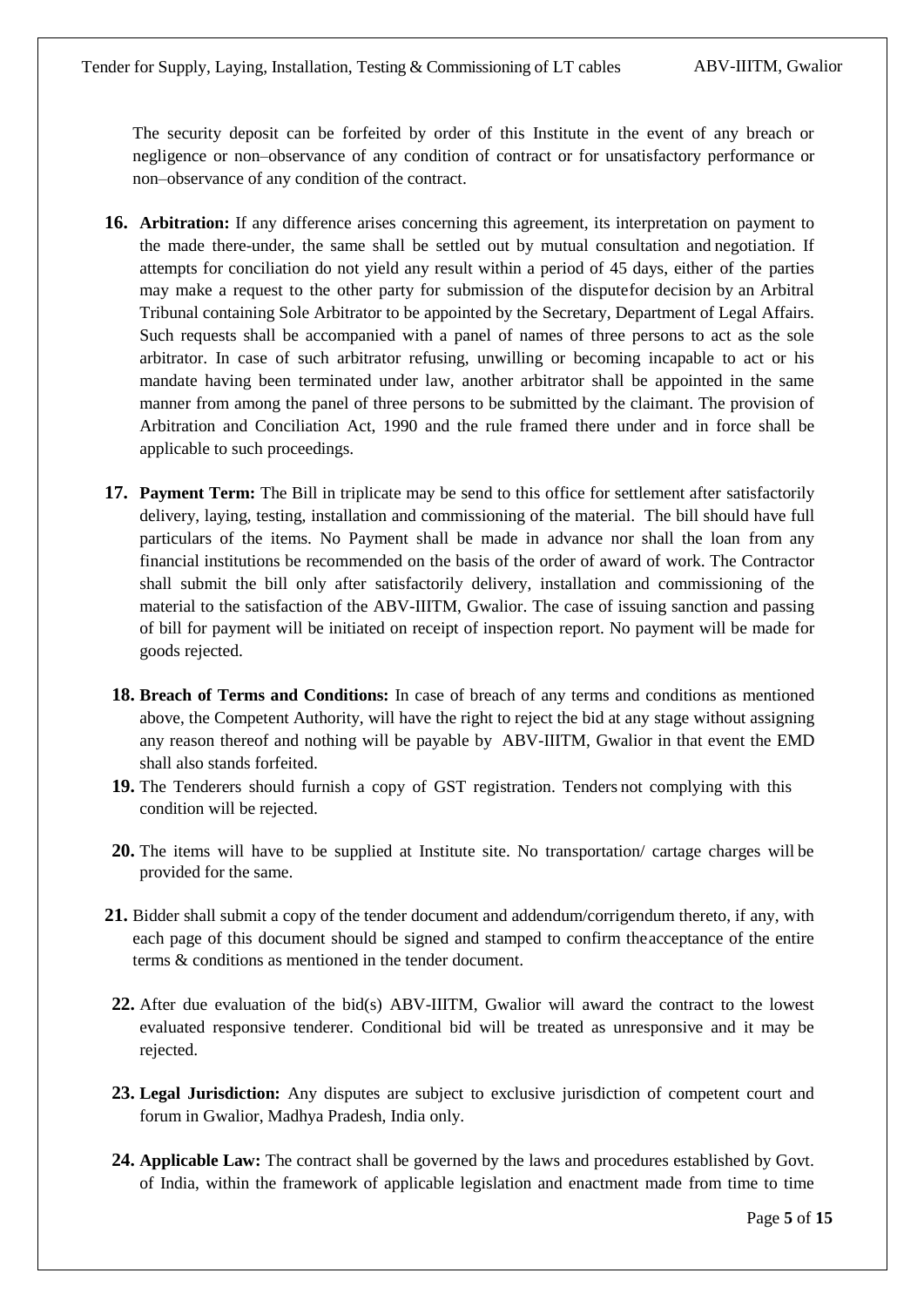concerning such Commercial dealings / processing.

**25. Force Majeure:** Any delay due to Force Majeure will not be attributable to the supplier.

 **Institute's Obligations:-**The Institute shall not pay any compensation in respect of any injury or death caused to the workers of the Contractor. It will be the sole responsibility of the Contractor.

## **28. Criteria of Eligibility:**

Contractor who fulfill following requirement shall be eligible to apply. Joint ventures are not accepted:

- *a*) The bidder must be in business of execution of electrical contracts for at least three years as on 30th April 2022 and must have satisfactorily completed the similar works as mentioned below during the last 3 years ending  $30<sup>th</sup>$  April 2022 with Govt./Semi Govt. Organization/Reputed Agency etc. (Annexure IV) **Note: Completion certificate to be attached.**
- **"Similar works mean Supply, Laying, Installation, Testing & Commissioning of LT Cables & Panel"**
- *b)* Experience of having successfully completed works during the last 3 years ending last day of the month previous to one in which applications are invited: -

Three similar completed works each of value not less than 40% of the estimated cost put to tender OR Two similar completed works each of value not less than 60% of the estimated cost put to tender OR One similar completed works of value not less than 80% of the estimated cost put to tender. (Details should be mentioned in Annexure IV)

*c*) Average Financial turnover of his firm during the last 3 financial years, ending of  $31<sup>st</sup>$ March 2021 should be not less than 90% of your biding cost.

### **Technical Bid:**

The following documents are to be furnished by the bidder along with **Technical Bid** as per the tender document:

- a) Copy of constitution or legal status of the Bidder Manufacturer / Sole proprietorship/ Firm /Agency etc.
- b) Copy of Income Tax Return Acknowledgement for last Three years.
- c) Copy of PAN Card
- d) Copy of GST Registration.
- e) Certificate as per Annexure-I, II, III, IV ,V & VI
- f) Duly Signed Tender document and their annexures.
- g) Profit and Loss Statement and balance sheet for last three years.
- h) Similar works Completion Certificates from Client Departments.
- i) Proof of certificate of Electrical License issued by Central/ any State Government.
- j) All other document mentioned in tender document.

**Financial Bid:** Duly filled Annexure-VII.

**29. Criteria for evaluation of the tender: -** The evaluation of the tender will be made first on the basis of technical information and the on the basis of financial information. Financial bid will be opened only for the technically qualified/successful bidders.

> S/d **Registrar ABV-IIITM, Gwalior**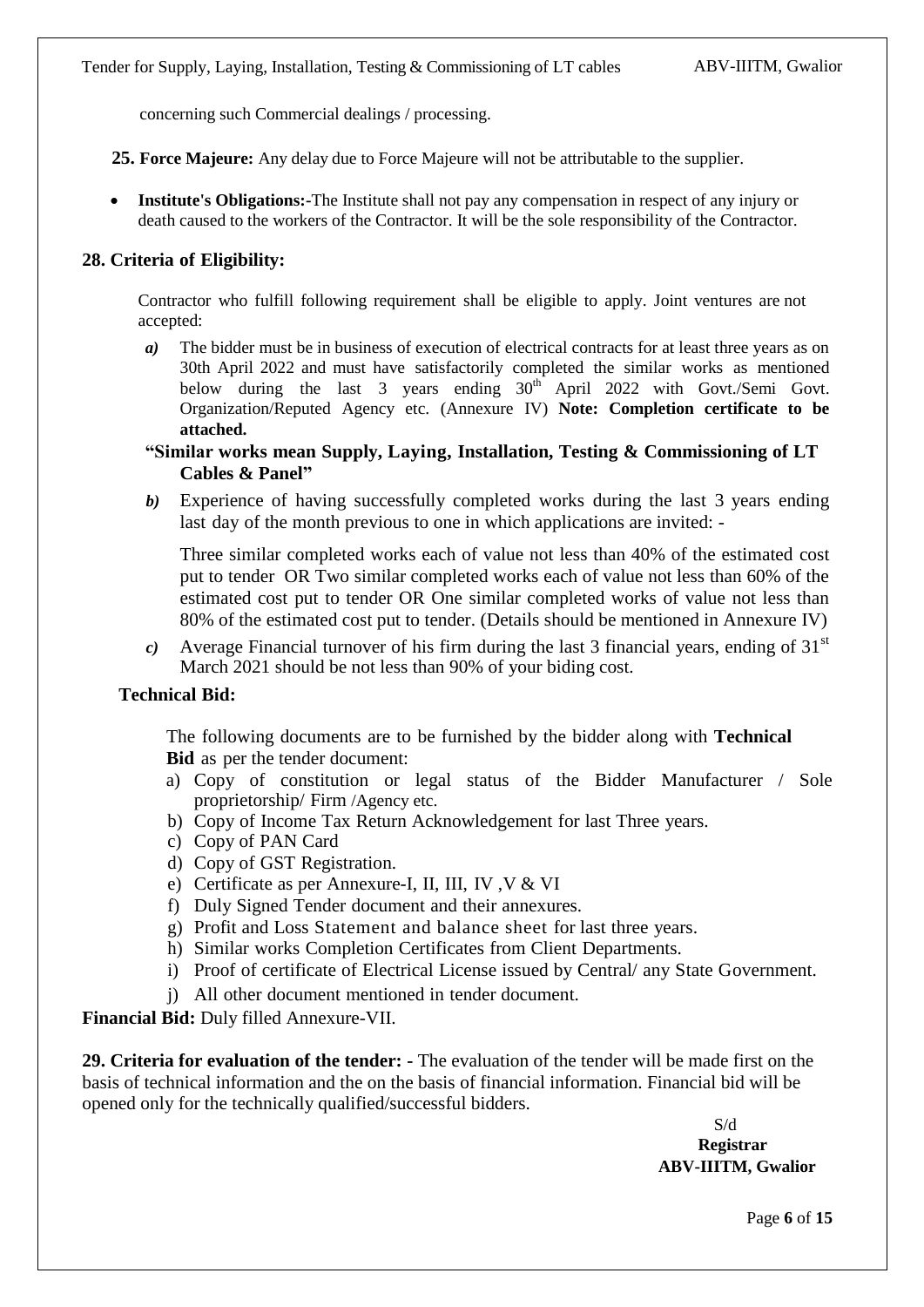Page **7** of **15**

# **ABVIIITMG/Registrar/2022-23/183 Date: 13/05/2022**

# **Technical Specification**

(In Separate sealed cover-I super scribed "Technical Bid")

# **Annexure-I**

| S.             | <b>Details of items</b>                                                                                                                                                                                                                                                                                                                                                                                                                                                                                                                                                                        | Unit |      | Compliance |
|----------------|------------------------------------------------------------------------------------------------------------------------------------------------------------------------------------------------------------------------------------------------------------------------------------------------------------------------------------------------------------------------------------------------------------------------------------------------------------------------------------------------------------------------------------------------------------------------------------------------|------|------|------------|
| No             |                                                                                                                                                                                                                                                                                                                                                                                                                                                                                                                                                                                                |      | Qty. | Yes / No   |
|                | Supplying, Laying, Installation, Testing & Commissioning of P.V.C<br>sheathed, XLPE insulated, Voltage1.1 kV grade, Armoured,<br>Aluminium conductor,<br>Size: 300.00 Sq.mm, 3.5 Core, LT<br>Armoured Aluminium Cable Make:- Finolex, Havells, RR Cable                                                                                                                                                                                                                                                                                                                                        | Mtr. | 380  |            |
|                |                                                                                                                                                                                                                                                                                                                                                                                                                                                                                                                                                                                                |      |      |            |
| $\overline{2}$ | Supplying, Laying, Installation, Testing & Commissioning of P.V.C<br>sheathed, XLPE insulated, Voltage1.1 kV grade, Armoured,<br>Aluminium conductor,<br>Size: 400.00 Sq.mm, 3.5<br>Core, LT<br>Armoured Aluminium Cable Make:- Finolex, Havells, RR Cable                                                                                                                                                                                                                                                                                                                                     | Mtr. | 380  |            |
| $\overline{3}$ | Providing & Laying P.V.C. / XLPE insulated & Armoured P.V.C.<br>sheathed cable of 3.5 Core 1.1 KV grade with aluminium conductor of<br>IS:1554 P-I / IS:7098 P- I in ground as per IS:1255. Laying of two<br>number power cable of same trench following size direct in ground<br>including excavation of 50cm x 90cm size trench, 25 cm thick under<br>layer of sand, IInd class bricks covering, refilling earth, compaction of<br>earth, making necessary connection, testing etc. as required of size.<br>300-400 Sq.mm Armored. 3.5 Core Both cables will be laying in the<br>same trench | Mtr. | 380  |            |
| $\overline{A}$ | Supplying of straight through heat shrinkable jointing kit heavy duty<br>3.5 core for LT power cable for following size of armoured PVC<br>insulated & PVC sheathed/ XLPE aluminium armored conductor<br>cable of Voltage 1.1 KV grade as required of size. 3.5 core x<br>300.0 sq.mm, Make:-3M, Raychem                                                                                                                                                                                                                                                                                       | No's | 02   |            |
| 5              | Supplying of straight through heat shrinkable jointing kit heavy duty<br>3.5 core for LT power cable for following size of armoured PVC<br>insulated & PVC sheathed/ XLPE aluminium armored conductor<br>cable of Voltage 1.1 KV grade as required of size. 3.5 core x<br>400.0 sq.mm Make:-3M, Raychem                                                                                                                                                                                                                                                                                        | No's | 02   |            |
| 6              | Making of 3.5 core 3 Phase LT cable jointing kit with help of<br>experienced jointer and heat shrinkable, crimping tool, PVC tape heavy<br>duty etc. for low tension power cable as required of size. 3.5 core x 300-<br>$400$ sq.mm                                                                                                                                                                                                                                                                                                                                                           | No's | 04   |            |
| 17             | Supplying and making one end termination with heavy duty single<br>compression brass gland SIBG type, heavy duty aluminium lugs duly<br>crimped with crimping tool, PVC<br>tape etc for following size of Armoured PVC insulated $&$ PVC sheathed/<br>XLPE aluminium armored conductor cable of 1100 volt grade as<br>required of size. 3.5 x 300-400 sq.mm                                                                                                                                                                                                                                    | Set  | 04   |            |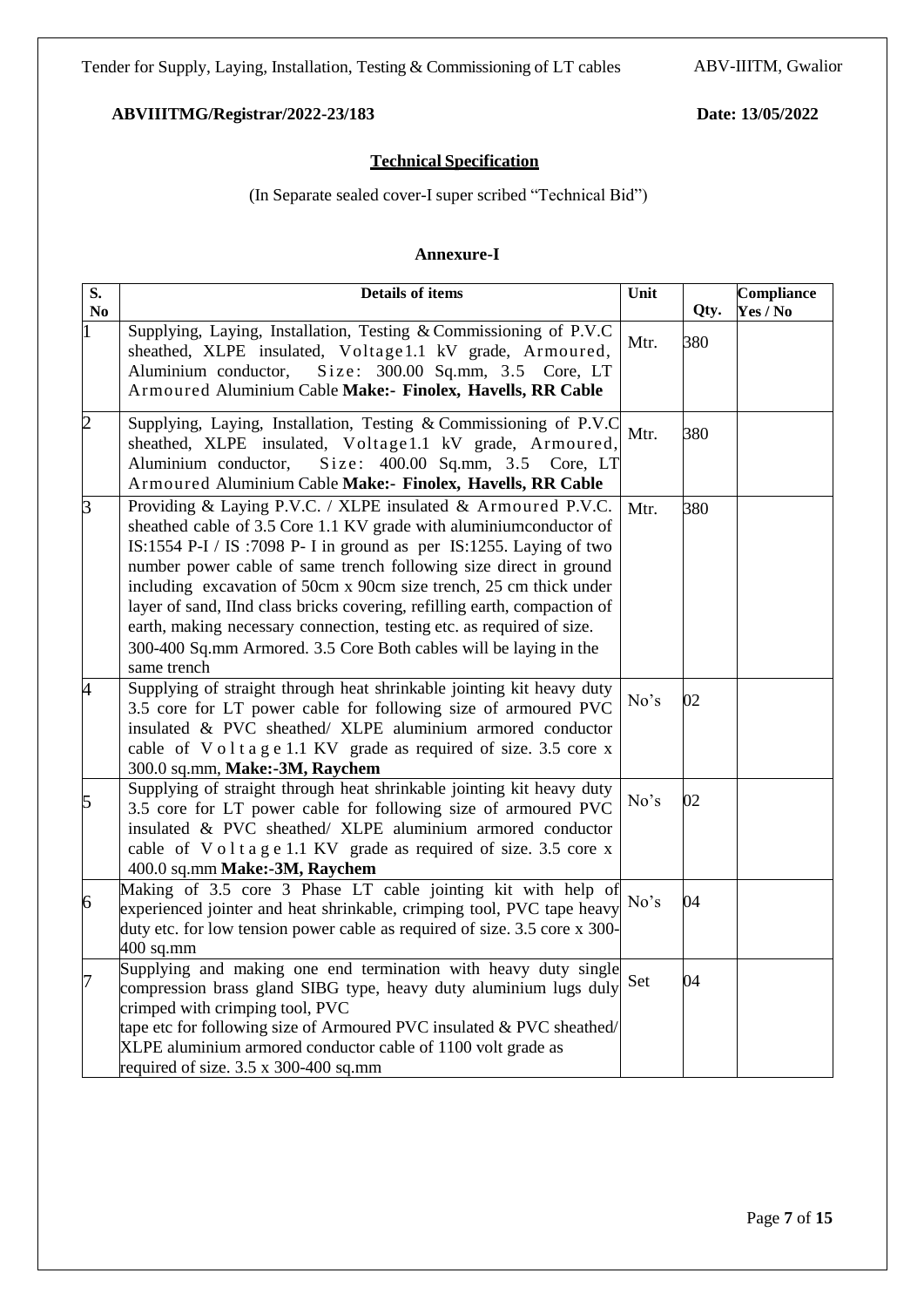**Annexure-II**

| Firm/<br>of<br>Contractor/<br>Name<br>1.<br>Supplier                                                                |  |
|---------------------------------------------------------------------------------------------------------------------|--|
| 2. Name of the owner(s) Partners(Attach<br>Bio-data of all Partners)                                                |  |
| 3. Complete Address                                                                                                 |  |
| 4. Telephone no.                                                                                                    |  |
| a. Residence                                                                                                        |  |
| b. Office                                                                                                           |  |
| c. Mobile                                                                                                           |  |
| Details<br>of EMD<br>No.<br>5.<br>Date,<br>Amount, and Bank name                                                    |  |
| 6. Details of Tender fee DD No.Date,<br>Amount, and Bank name                                                       |  |
| firm/<br>7.<br>Whether the<br>agency<br>is<br>registered, attached<br>copy<br>of the<br>certificate of registration |  |
| 8. PAN Number                                                                                                       |  |
| 9. GST Number (enclose the attested<br>copy of GST Certificate)                                                     |  |

(Signature of the Bidder) Along with Stamp of Firm/Company

Date: Place: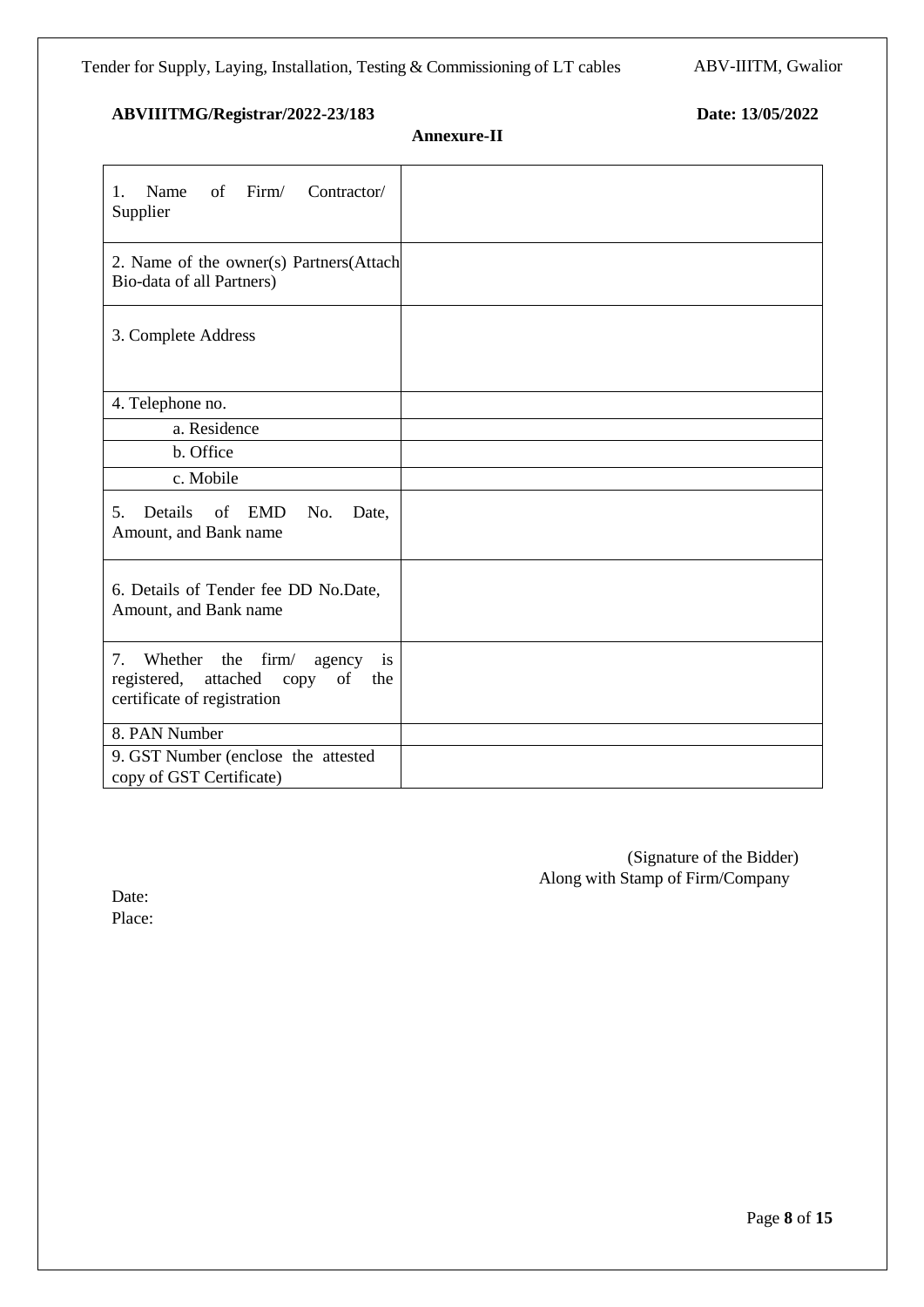### **Annexure –III**

### **CERTIFICATE**

(To be submitted on letter head of the company/ firm)

I hereby certify that the above firm has not been ever blacklisted by any Central/State Government/Public Undertaking/Institute on any account.

I also certify that the above information is true and correct in any every respect and in any case at a later date it is found that any details provided above are incorrect, any contract givento the above firm may be summarily terminated and the firm blacklisted.

I also certify that firm will supply the items as per the specifications given by the Institution and also abide all the terms & conditions stipulated in the tender.

| Date:  | Name                    |  |
|--------|-------------------------|--|
| Place: | <b>Business Address</b> |  |
|        | Signature of Bidder     |  |
|        | Seal of the Bidder      |  |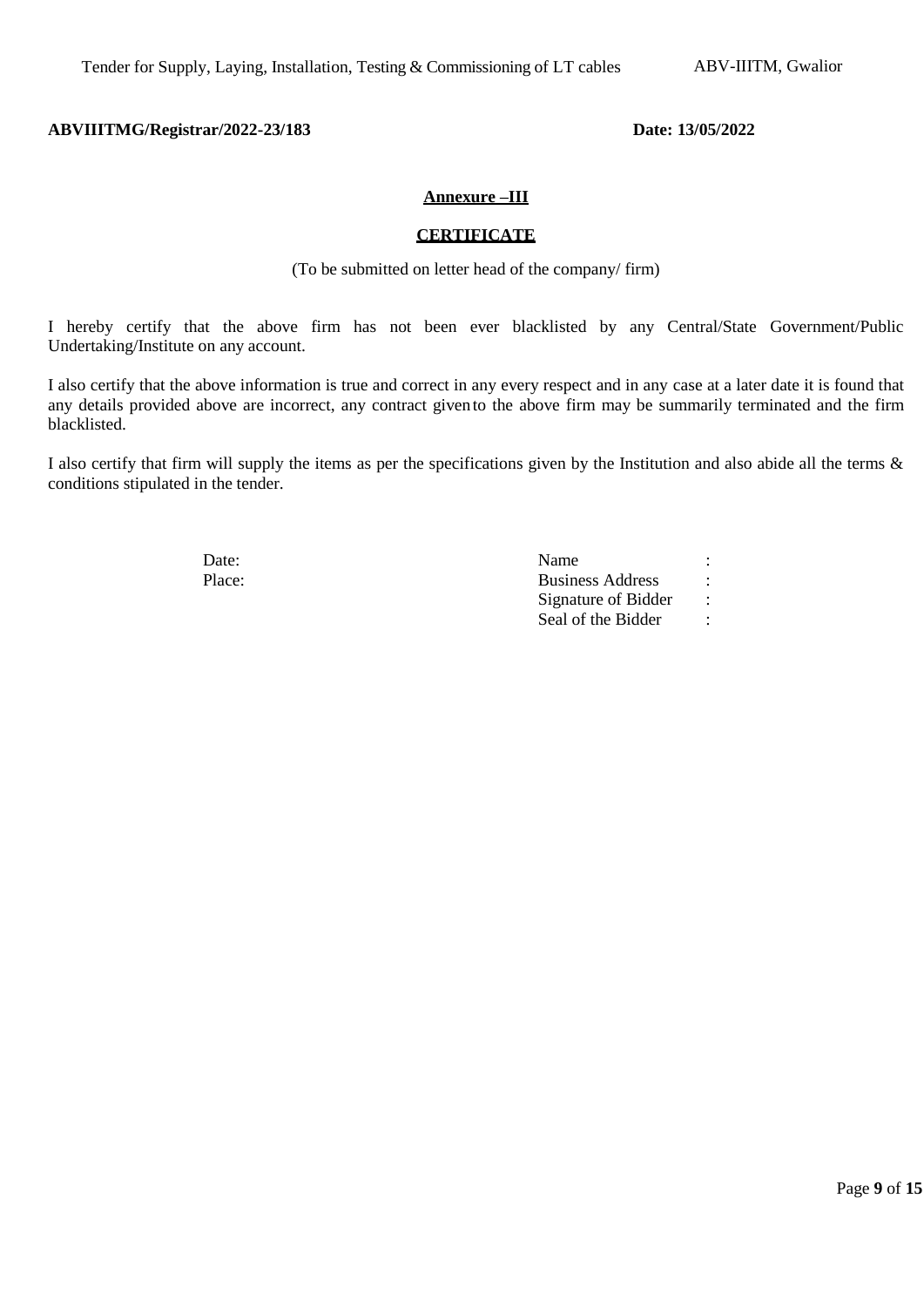# **ANNEXURE -IV**

# **DETAILS OF ALL WORKS OF SIMILAR CLASS COMPLETED DURING THE LAST THREE YEARS ENDING LAST DAY OF THE MONTH ENDING APRIL, 2022 (Similar Work means Supply, L a y i n g , Installation, Testing & Commissioningof LT Cables &**

**Panels)**

| S.<br>N <sub>o</sub><br>$\bullet$ | <b>Name</b><br>of<br>Work/<br>project | Locatio<br>$\mathbf n$  | Owner or<br>sponsoring<br>organizatio<br>$\mathbf n$ | <b>Cost</b><br>of<br>work<br>inlakh | Date of<br>commen<br>cement<br>as per<br>contra<br><b>ct</b> | <b>Stipulate</b><br>ddate of<br>completi<br>$\mathbf{o}$ n | Actu<br>al<br>date<br>of<br>compl<br>etion | Litigation/<br>arbitration<br>pending/ in<br>progress<br>with details<br>∗ | Re<br>ma<br>rks |
|-----------------------------------|---------------------------------------|-------------------------|------------------------------------------------------|-------------------------------------|--------------------------------------------------------------|------------------------------------------------------------|--------------------------------------------|----------------------------------------------------------------------------|-----------------|
| $\mathbf{1}$                      | $\overline{2}$                        | $\overline{\mathbf{3}}$ | $\overline{\mathbf{4}}$                              | 5                                   | 6                                                            | $\overline{7}$                                             | 8                                          | 9                                                                          | 10              |
|                                   |                                       |                         |                                                      |                                     |                                                              |                                                            |                                            |                                                                            |                 |
|                                   |                                       |                         |                                                      |                                     |                                                              |                                                            |                                            |                                                                            |                 |
|                                   |                                       |                         |                                                      |                                     |                                                              |                                                            |                                            |                                                                            |                 |
|                                   |                                       |                         |                                                      |                                     |                                                              |                                                            |                                            |                                                                            |                 |
|                                   |                                       |                         |                                                      |                                     |                                                              |                                                            |                                            |                                                                            |                 |
|                                   |                                       |                         |                                                      |                                     |                                                              |                                                            |                                            |                                                                            |                 |
|                                   |                                       |                         |                                                      |                                     |                                                              |                                                            |                                            |                                                                            |                 |
|                                   |                                       |                         |                                                      |                                     |                                                              |                                                            |                                            |                                                                            |                 |

### **\* Indicate gross amount claimed and amount awarded by the Arbitrator**

**Note: -** Completion certificate to be attached.

Date: Name : Name : Name : Name : Name : Name : Name : Name : Name : Name : Name : Name : Name : Name : Name :  $\mathbb{R}$ Place: Business Address : Signature of Bidder : Seal of the Bidder :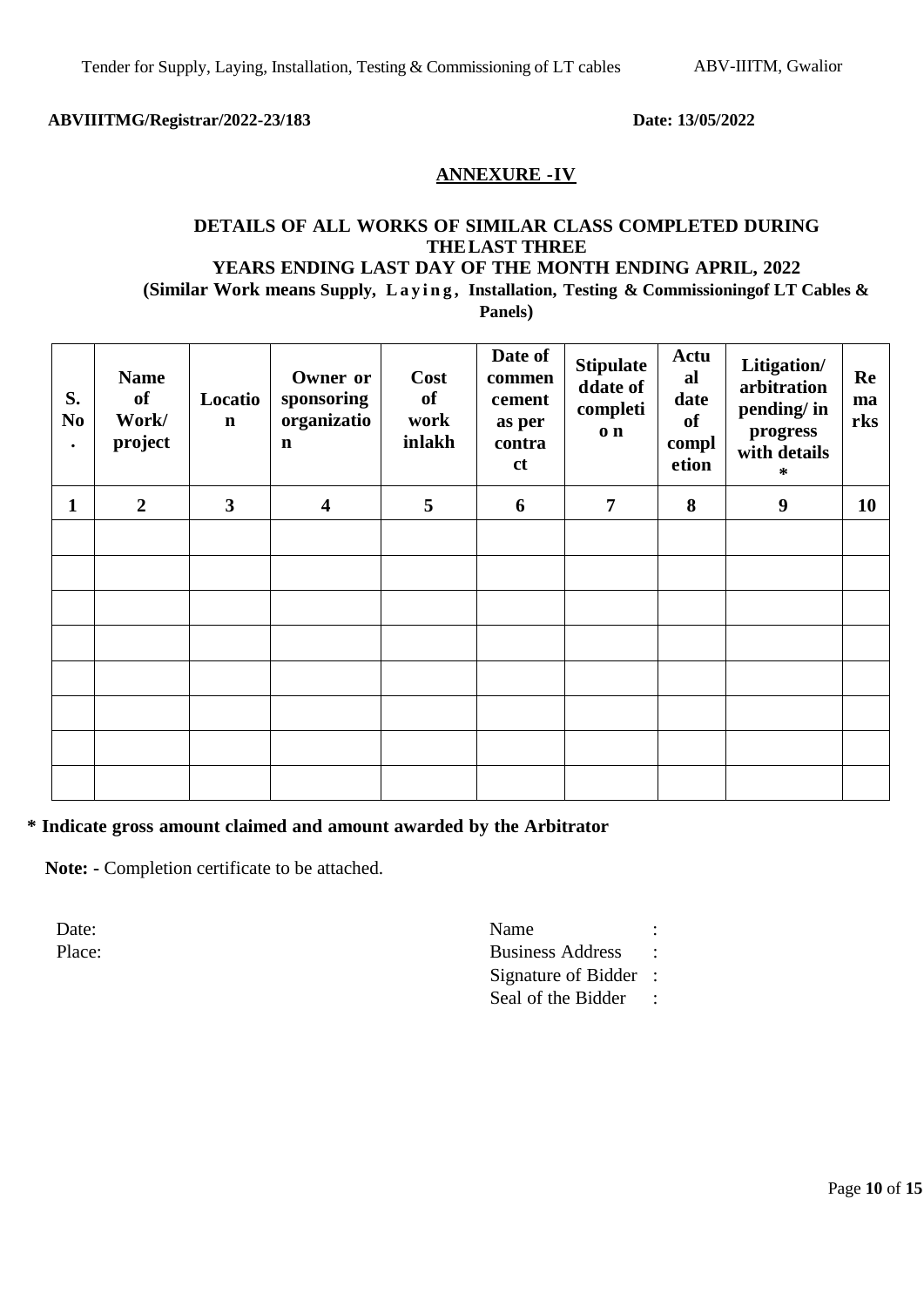# **ANNEXURE -V**

# **FINANCIAL INFORMATION**

**Financial Analysis** – Details to be furnished duly supported by figures in balance sheet/profit & loss account duly certified by the Chartered Accountant, as submitted by the applicant tothe Income Tax Department (Copies to be attached).

| S. No. | <b>Descriptions</b> | 2018-19 | 2019-20 | 2020-21 |
|--------|---------------------|---------|---------|---------|
|        |                     |         |         |         |
|        |                     |         |         |         |
|        |                     |         |         |         |

Average Financial turnover of the firm (last three FY) :-

II. Financial arrangements for carrying out the proposed work.

Signature of Bidder(S) With Seal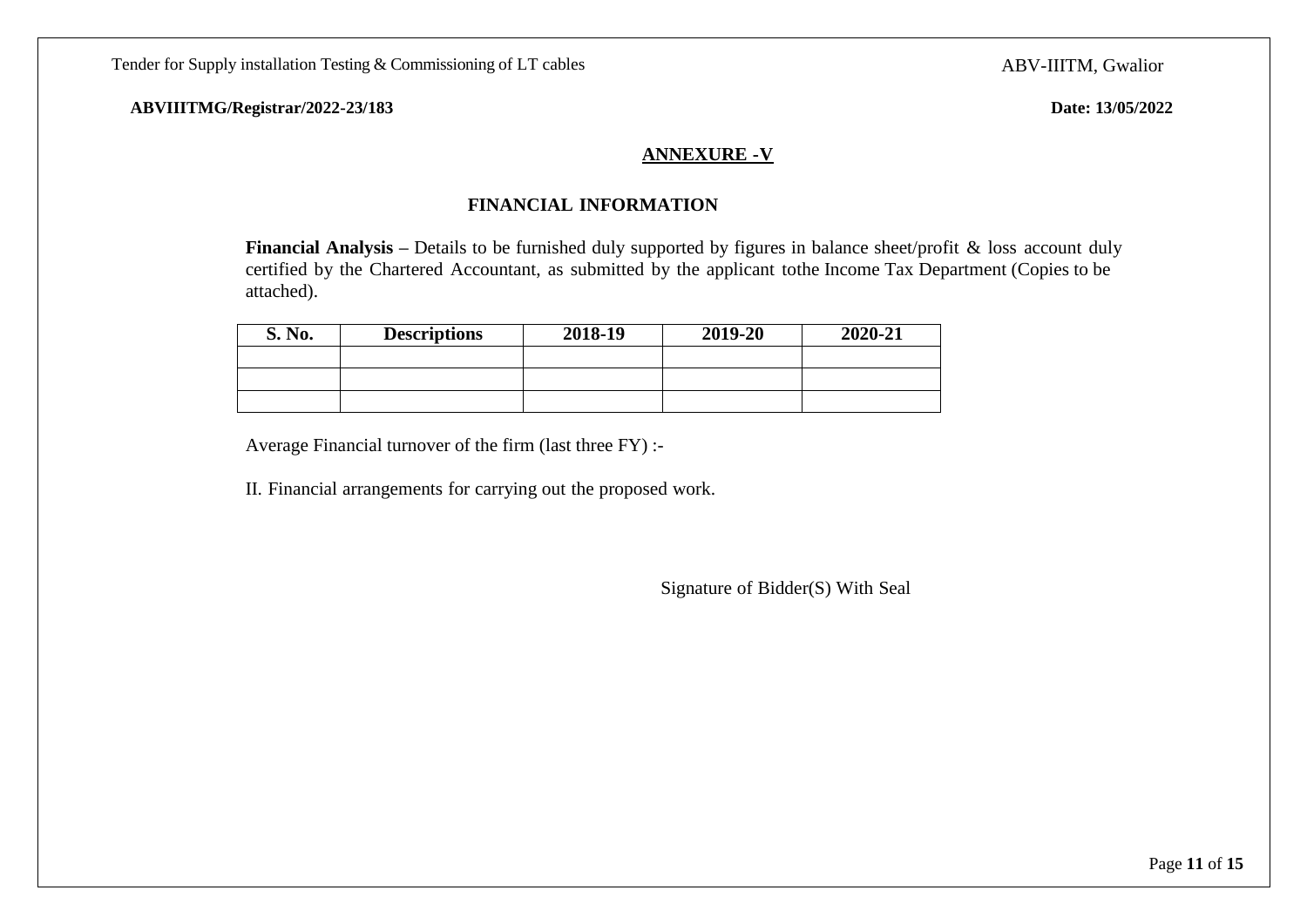Tender for Supply installation Testing & Commissioning of LT cables

ABV-IIITM, Gwalior

# **ABVIIITMG/Registrar/2022-23/183 Date: 13/05/2022**

# **ANNEXURE -VI**

# **Check List**

| S. No.         | <b>Documents Required</b>                                                                                 | Compliance (to be ticked as<br>attached) | Page No. |
|----------------|-----------------------------------------------------------------------------------------------------------|------------------------------------------|----------|
| 1              | Copy of constitution or legal status of the Bidder Manufacturer<br>Sole proprietorship/ Firm /Agency etc. | <b>YES/NO</b>                            |          |
| $\overline{2}$ | Copy of Income Tax Return Acknowledgement for last Three<br>years.                                        | <b>YES/NO</b>                            |          |
| 3              | Copy of PAN Card                                                                                          | <b>YES/NO</b>                            |          |
| 4              | Copy of GST Registration.                                                                                 | <b>YES/NO</b>                            |          |
| 5              | Certificates as per Annexure-I, II, III, IV, V & VI                                                       | <b>YES/NO</b>                            |          |
| 6              | Duly Signed Tender document and their annexures.                                                          | <b>YES/NO</b>                            |          |
| 7              | Profit and Loss Statement and balance sheet for last three                                                | YES/NO                                   |          |
|                | years.                                                                                                    |                                          |          |
| 8              | Similar works Completion Certificates from Client Departments.                                            | <b>YES/NO</b>                            |          |
| 9              | Proof of certificate of Electrical License issued by Central/ any                                         | <b>YES/NO</b>                            |          |
|                | State Government.                                                                                         |                                          |          |
| 10             | All other document mentioned in tender document.                                                          | YES/NO                                   |          |

(Signature of the Bidder)

Stamp of Firm/Company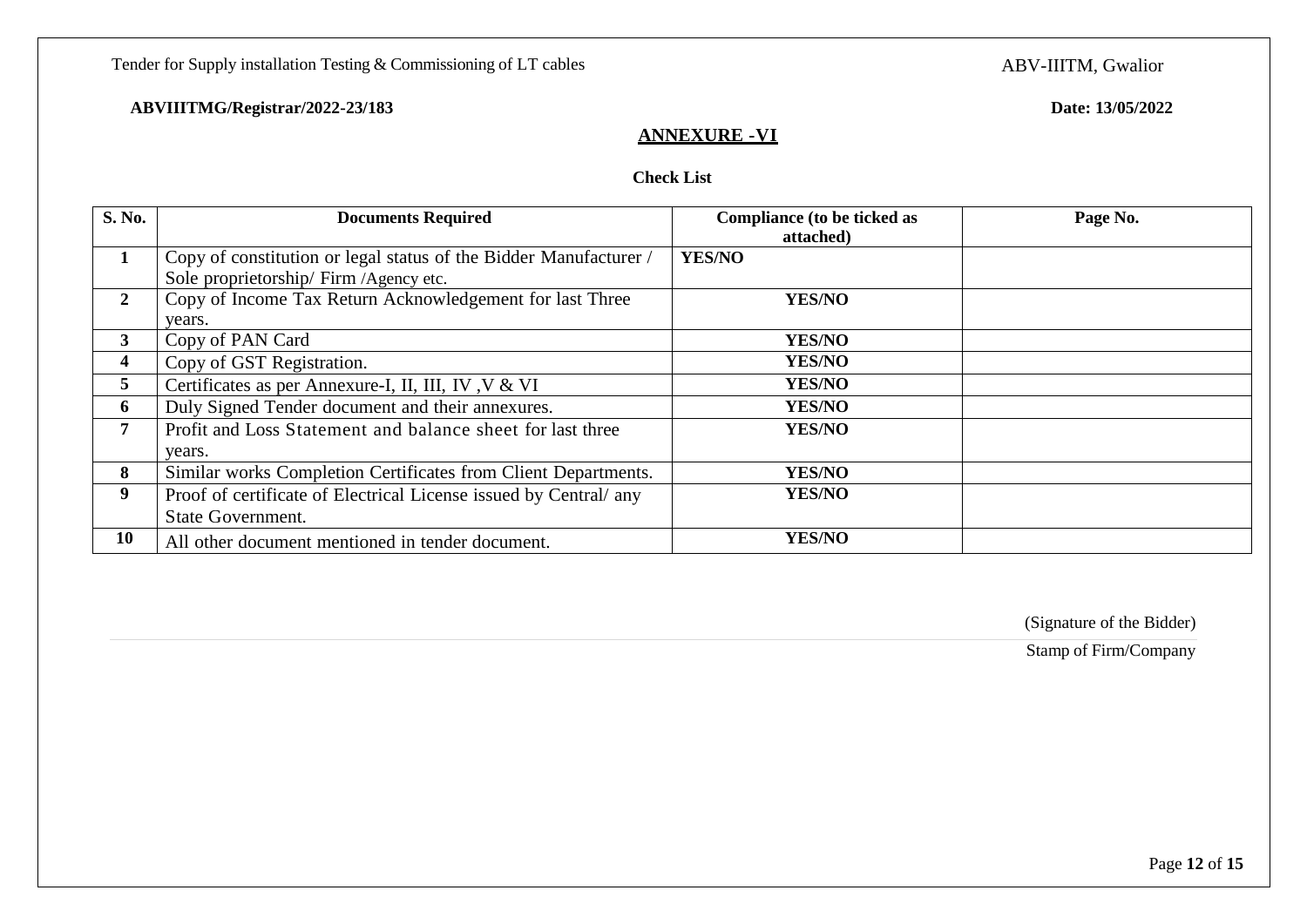ABV-IIITM, Gwalior

# **Financial Bid**

(In a separate sealed cover)

# **Annexure-VII**

| S.<br>N <sub>o</sub><br>$\bullet$ | <b>Details of items</b>                                                                                                                                                                                                                                              | Quoted<br><b>Make</b> | Unit | Qty.<br>(A) | <b>Rate in</b><br>$\mathbf{Rs.}$ (for<br>perunit)<br><b>(B)</b> | GST/<br><b>Taxes</b><br>(C) | Rate per<br>Unit<br><b>Including</b><br><b>Taxes</b><br>$D=(B+$<br>$\mathbf{C}$ | <b>Total</b><br>Cost<br>$E=A^*D$ |
|-----------------------------------|----------------------------------------------------------------------------------------------------------------------------------------------------------------------------------------------------------------------------------------------------------------------|-----------------------|------|-------------|-----------------------------------------------------------------|-----------------------------|---------------------------------------------------------------------------------|----------------------------------|
|                                   | $\&$<br>Supplying,<br>Installation,<br>Testing<br>Laying,<br>Commissioning of P.V.C sheathed, XLPE insulated,<br>Voltage 1.1 kV grade, Armoured, Aluminium<br>conductor, Size: 300.00 Sq.mm, 3.5 Core, LT<br>Armoured Aluminium Cable<br>Make:- Finolex, Havells, RR |                       | Mtr. | 380         |                                                                 |                             |                                                                                 |                                  |
|                                   | $\&$<br>Supplying, Laying, Installation,<br>Testing<br>Commissioning of P.V.C sheathed, XLPE insulated,<br>Voltage 1.1 kV grade, Armoured, Aluminium<br>conductor, Size: 400.00 Sq.mm, 3.5 Core, LT<br>Armoured Aluminium Cable<br>Make:- Finolex, Havells, RR       |                       | Mtr. | 380         |                                                                 |                             |                                                                                 |                                  |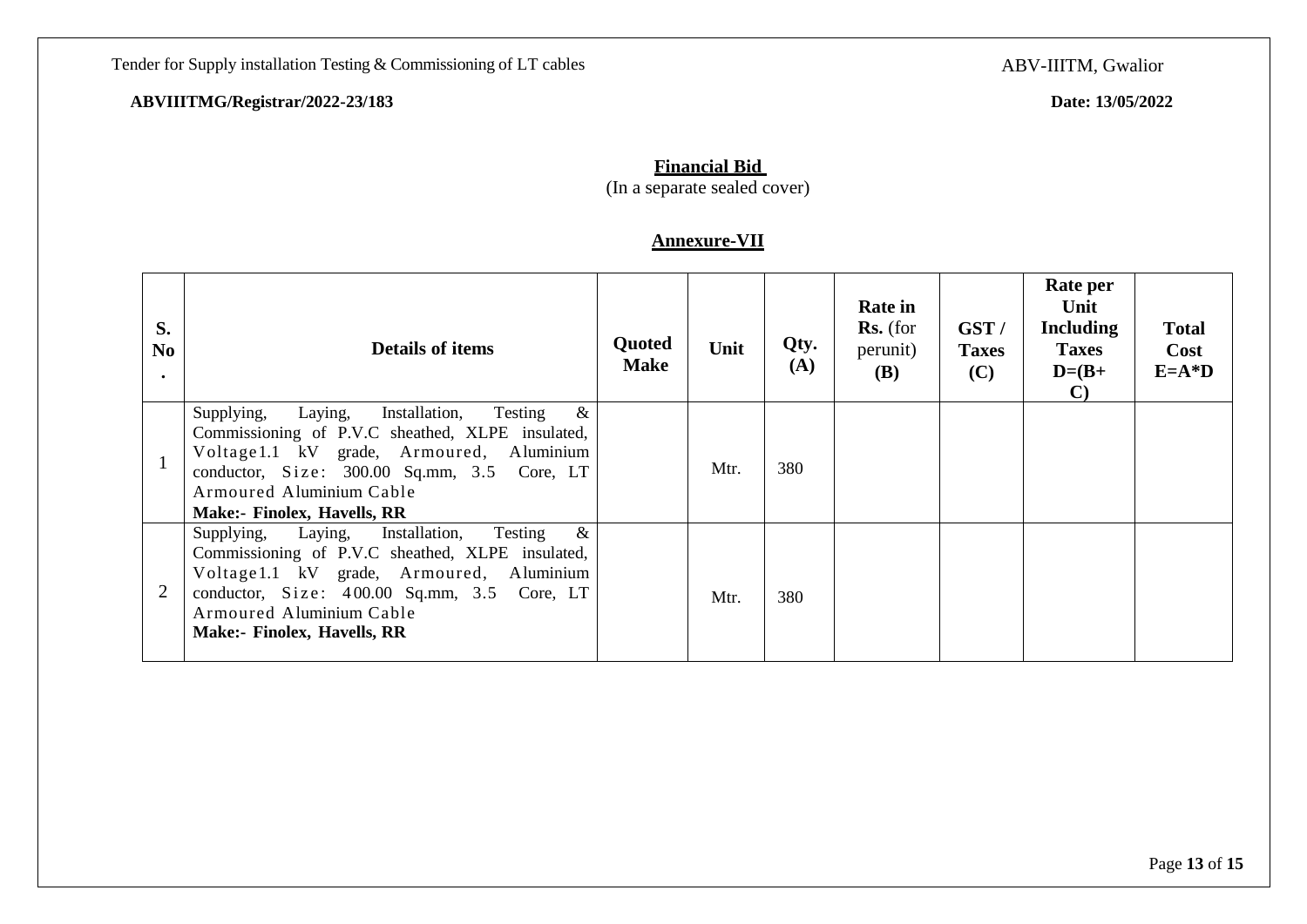Tender for Supply installation Testing & Commissioning of LT cables

# ABV-IIITM, Gwalior

| 3              | Providing & Laying P.V.C. / XLPE insulated &<br>Armoured P.V.C. sheathed cable of 3.5 Core 1.1 KV<br>grade with aluminium conductor of IS:1554 P-I / IS:7098<br>P- I in ground as per IS:1255. Laying of two number<br>power cable of same trench following size direct in<br>ground including excavation of 50cm x 90cm size<br>trench, 25 cm thick under layer of sand, IInd class bricks<br>covering, refilling earth, compaction of earth, making<br>necessary connection, testing etc. as required of size.<br>300-400 Sq.mm Armored. 3.5 Core Both cables will be<br>laying in the same trench | Mtr. | 380 |  |  |
|----------------|------------------------------------------------------------------------------------------------------------------------------------------------------------------------------------------------------------------------------------------------------------------------------------------------------------------------------------------------------------------------------------------------------------------------------------------------------------------------------------------------------------------------------------------------------------------------------------------------------|------|-----|--|--|
| $\overline{4}$ | Supplying of straight through heat shrinkable jointing kit<br>heavy duty 3.5 core for LT power cable for following<br>size of armoured PVC insulated & PVC sheathed/ XLPE<br>aluminium armored conductor cable of Voltage 1.1<br>KV grade as required of size. 3.5 core x 300.0 sq.mm<br>Make:-3M, Raychem                                                                                                                                                                                                                                                                                           | No's | 02  |  |  |
| 5              | Supplying of straight through heat shrinkable jointing kit<br>heavy duty 3.5 core for LT power cable for following<br>size of armoured PVC insulated & PVC sheathed/ XLPE<br>aluminium armored conductor cable of Voltage 1.1<br>KV grade as required of size. 3.5 core x 400.0 sq.mm<br>Make:-3M, Raychem                                                                                                                                                                                                                                                                                           | No's | 02  |  |  |
| 6              | Making of 3.5 core 3 Phase LT cable jointing kit with help<br>of experienced jointer and heat shrinkable, crimping tool,<br>PVC tape heavy duty etc. for low tension power cable as<br>required of size. 3.5 core x 300-400 sq.mm                                                                                                                                                                                                                                                                                                                                                                    | No's | 04  |  |  |
| $\tau$         | Supplying and making one end termination with heavy duty<br>single compression brass gland SIBG type, heavy duty<br>aluminium lugs duly crimped with crimping tool, PVC<br>tape etc for following size of Armoured PVC insulated $\&$<br>PVC sheathed/ XLPE aluminium armored conductor cable<br>of 1100 volt grade as required of size. 3.5 x 300-400 sq.mm                                                                                                                                                                                                                                         | Set  | 04  |  |  |
|                | Total Amount in figure (Inclusive of all taxes and other charges)<br>Total Amount in word (Inclusive of all taxes and other charges)                                                                                                                                                                                                                                                                                                                                                                                                                                                                 |      |     |  |  |